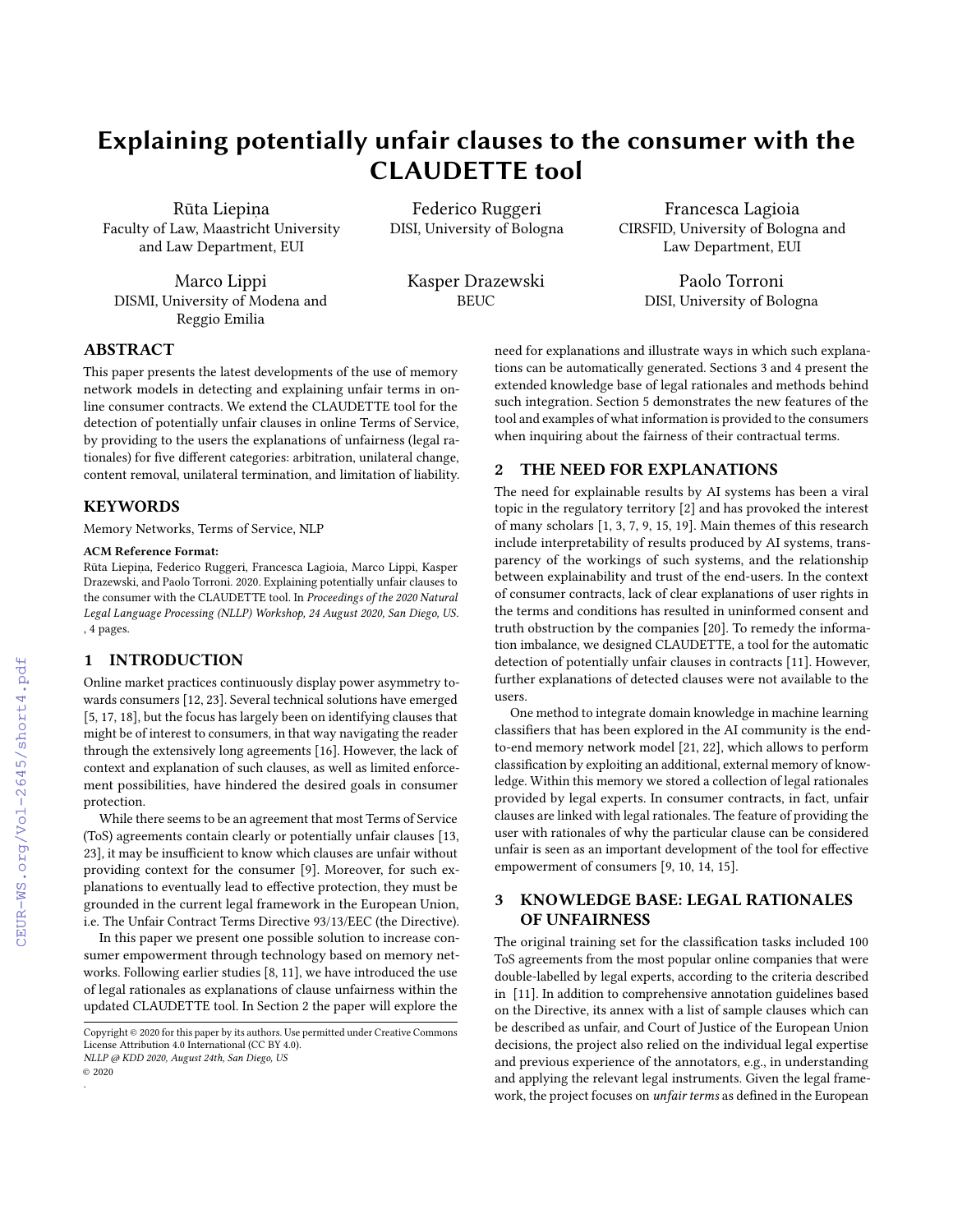Union. Encoding of this expert knowledge such that it provides benefit for a consumer is a challenging task. In the previous version of the CLAUDETTE tool, users could copy and paste their service agreements into a text-box and the system automatically detected potentially unfair clauses based on nine unfairness categories.[1](#page-1-0)

Creating a knowledge base for the detected clauses is a slightly different task. At this stage, we have chosen five unfairness categories: limitation of liability (<ltd>), unilateral change (<ch>), unilateral termination (<ter>), content removal (<cr>>cr>), and arbitration (<a>). The knowledge base consists of the rationales and their unique identifiers that are linked to the unfairness categories. In particular, the following distribution of rationales was created based on the information patterns in the online contracts:  $lt;$ ltd $gt$  (18),  $lt;$ cr $gt$  (17), <ter> (28), <ch> (8), <a> (8). Note that a single potentially unfair clause can be linked with different explanations.

Consider the following clause taken from the Goodreads ToS and classified as (potentially) unfair under unilateral termination:

"Goodreads may permanently or temporarily terminate, suspend, or otherwise refuse to permit your access to the Service without notice and liability for any reason, including if in Goodreads' sole determination you violate any provision of this Agreement, or for no reason."

It has been associated to the following three rationales:

[any\_reason]: since the clause generally states the contract or access may be terminated for any reason, without cause or leaves room for other reasons which are not specified. [breach]: since the contract or access can be terminated where the user fails to adhere to its terms, or community standards, or the spirit of the ToS or community terms, including inappropriate behaviour, using cheats or other disallowed practices to improve their situation in the service, deriving disallowed profits from the service, or interfering with other users' enjoyment of the service or otherwise puts them at risk, or is investigated under any suspicion of misconduct.

[no\_notice]: since the clause states that the contract or access may be terminated without notice or simply posting it on the website and/or the trader is not required to observe a reasonable period for termination.

Each of the rationales provides an explanation of a different aspect of the given clause. 'Any reason' rationale is the most common type of 'explanation' that is present in all unfairness categories albeit in slightly different shapes. Blanket phrases such as 'any reason', 'no reason' or 'full discretion' are unlikely to pass the contractual term fairness test under the Directive. Similarly, the 'no notice' rationale, which cover situations where the consumer is expected to regularly check the service online pages to update their knowledge about the changing rights and obligations. It can also be argued that a full termination of services based on an alleged breach of contract is unfair under the Directive, especially in the absence of review mechanisms and/or explanations given to the consumers.

For further illustration, consider the clause from the Oculus ToS, which has been detected as (potentially) unfair for the unilateral change category:

"We may update or revise these warnings and instructions, so please review them periodically."

Detection of unfairness in this context can be explained by two rationales:

> [anyreason]: since the clause states that the provider has the right for unilateral change of the contract/services/goods/ features for any reason at its full discretion, at any time [justposted]: since the clause states that the provider has the right for unilateral change of the contract/services/goods/ features where the notification of changes is left at a full discretion of the provider, i.e. by simply posting the new terms on their website, with or without a direct notification to the consumer

Similar to the previous example, this company has used a general statement to claim full discretion in updating their terms and conditions. Additionally, they have also limited the notification procedure to only posting the updates online with no further clarifications on whether and how the consumer would be informed. Future work of this project includes investigation of these types of legal rationales that are linked to different types of market sectors.

## 4 METHOD

The task of unfair clause detection in consumer contracts is formulated as a binary classification problem, in which the model has also access to an external knowledge base containing legal rationales depicting the possible motivations behind a certain type of unfairness. Formally, an architecture coupling a model with an external supporting memory is known as memory-augmented neural network (MANN) [\[4,](#page-2-0) [21,](#page-3-0) [22\]](#page-3-1). Such a memory brings two important benefits to model representational capabilities: (1) the memory can act as an auxiliary tool to handle complex reasoning such as capturing long-term dependencies; (2) the memory can be employed to inject external domain knowledge directly into the model for different purposes, mainly interpretability, transfer learning and context conditioning. Our approach is centred on the latter advantage and extends the first experimental setup of MANN's for unfairness detection [\[8\]](#page-2-1) by considering several categories of legal violations. From a technical point of view, the model takes the clause to classify as input, referred as the *query*  $q$ , and compares it with each element stored into the memory  $M$ ,  $m_i$ , via a (parametric) similarity operation  $s(q, m_i)$ . As a result, a set of (normalized) similarity scores  $w_i$  are retrieved and used to aggregate memory content into a single summary vector  $c = \sum_{i=1}^{|M|} w_i \cdot m_i$ . Intuitively, this aggregated result can be thought of as a fuzzy representation of the memory  $M$  conditioned on the given input query  $q$ . Indeed, we are only interested in retrieving memory content that is useful to correctly classify the input clause. Lastly, the retrieved memory content is used to enrich (update) the query in order to ease the classification process. Note that the MANN architecture also allows an iterative interaction with the memory, each time employing the previously updated query, suitable for complex reasoning tasks, such as reading comprehension [\[6\]](#page-2-2). However, the task of unfairness

<span id="page-1-0"></span><sup>&</sup>lt;sup>1</sup>These include the choice of (i) jurisdiction, (ii) choice of law, (iii) limitation of liability, (iv) unilateral change, (v) unilateral termination, (vi), arbitration, (vii) contract by using, (viii) content removal, (ix) privacy included.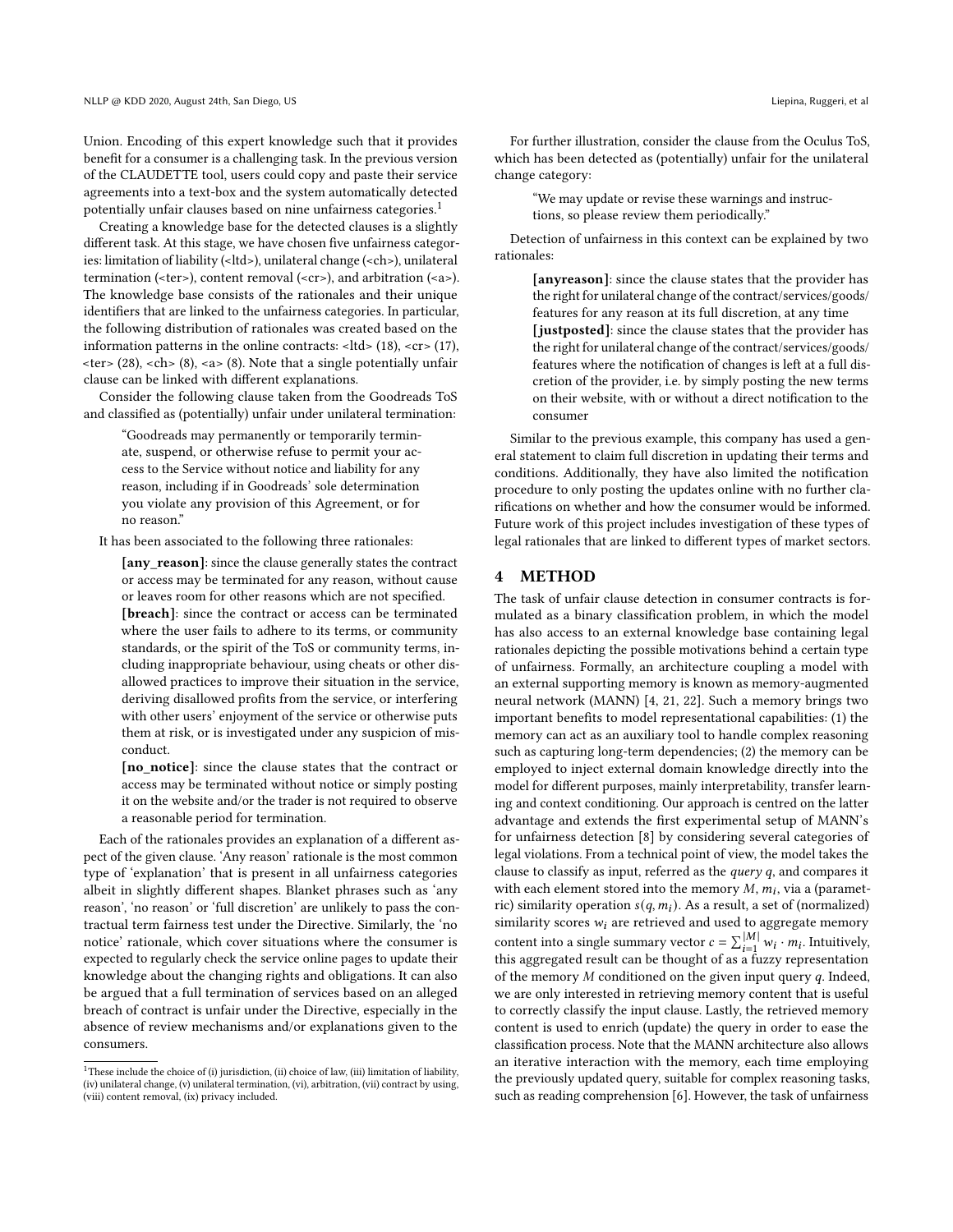Explaining potentially unfair clauses to the consumer with the CLAUDETTE tool NET ALLP @ KDD 2020, August 24th, San Diego, US

detection allows us to limit to a single iteration approach, since it is sufficient to link a single legal rationale to motivate its unfairness.

## 5 DEMO

The CLAUDETTE web service built on the aforementioned MANNbased methodology provides an output such as the one depicted in Figure  $1<sup>2</sup>$  $1<sup>2</sup>$  $1<sup>2</sup>$  In particular, the tool offers the user the possibility to enter some text to analyse; the input text is then separated into sentences, and each of them is classified as either unfair or not. In the first case, the system also predicts the unfairness category. For each detected unfair sentence presented in the results web page, CLAUDETTE thus reports the unfairness category and, if any, also the list of legal rationales that were employed by the underlying MANN model during classification, each with a corresponding confidence score. In this way the user is not only informed about the unfairness categories and reasons for unfairness, but also is given an indicator on how relevant these reasons are for the input text.

#### **CLAUDETTE**

<span id="page-2-3"></span>

Figure 1: Example of classification performed by the CLAUDETTE tool. Unfair sentences are highlighted in bold and tagged with predicted unfairness label, i.e., category. Additionally, if the memory has been used during classification, the list of exploited legal rationales along with model confidence score (ranging from 0 to 1) is reported.

Another noteworthy benefit of the use of MANN is the improved detection rates, especially for unfairness categories that have proved harder to identify. An example of limited liability clauses explored in [\[8\]](#page-2-1), showed how memory network improves upon the state of the art support vector machine approach:

| Model                | Precision Recall |                   | F <sub>1</sub> |
|----------------------|------------------|-------------------|----------------|
| State of the art SVM | 52.52            | 81.57             | 63.7           |
| Memory Network       | 68.36            | $84.31 \pm 64.33$ |                |

### 6 CONCLUSIONS

This paper presents an extension of the automated detection of unfair terms in consumer contracts by adding explanations through memory network models. It directly addresses the call for more explainable and transparent AI results and furthers the goal of empowering consumers by providing legal rationales on why certain

<span id="page-2-4"></span><sup>2</sup>http://claudette.eui.eu/demo/answers/vYgfZetiN2.html

clauses have been detected as potentially unfair, as well as showing the confidence scores of such explanations. In the future, we aim to test different variants of the MANN model to improve the capability of the network to exploit the knowledge, as well as to improve the user experience of the current extension.

We also plan to extend the methodology to privacy policies, which are much more complex documents, for which not only potential unfairness should be checked, but also comprehensiveness and compliance to the existing regulations.<sup>[3](#page-2-5)</sup>

#### REFERENCES

- [1] Or Biran and Courtenay Cotton. Explanation and justification in machine learning: A survey. In IJCAI-17 workshop on explainable AI (XAI), volume 8, 2017.
- [2] Finale Doshi-Velez, Mason Kortz, Ryan Budish, Chris Bavitz, Sam Gershman, David O'Brien, Stuart Schieber, James Waldo, David Weinberger, and Alexandra Wood. Accountability of ai under the law: The role of explanation. arXiv preprint arXiv:1711.01134, 2017.
- [3] Leilani H Gilpin, David Bau, Ben Z Yuan, Ayesha Bajwa, Michael Specter, and Lalana Kagal. Explaining explanations: An overview of interpretability of machine learning. In 2018 IEEE 5th International Conference on data science and advanced analytics (DSAA), pages 80–89. IEEE, 2018.
- <span id="page-2-0"></span>[4] Alex Graves, Greg Wayne, and Ivo Danihelka. Neural Turing machines. arXiv preprint arXiv:1410.5401, 2014.
- [5] Hamza Harkous, Kassem Fawaz, Rémi Lebret, Florian Schaub, Kang G Shin, and Karl Aberer. Polisis: Automated analysis and presentation of privacy policies using deep learning. In 27th {USENIX} Security Symposium ({USENIX} Security 18), pages 531–548, 2018.
- <span id="page-2-2"></span>[6] Felix Hill, Antoine Bordes, Sumit Chopra, and Jason Weston. The Goldilocks principle: Reading children's books with explicit memory representations. arXiv preprint arXiv:1511.02301, 2015.
- [7] Ankit Kumar, Ozan Irsoy, Peter Ondruska, Mohit Iyyer, James Bradbury, Ishaan Gulrajani, Victor Zhong, Romain Paulus, and Richard Socher. Ask me anything: Dynamic memory networks for natural language processing. In International conference on machine learning, pages 1378–1387, 2016.
- <span id="page-2-1"></span>[8] Francesca Lagioia, Federico Ruggeri, Kasper Drazewski, Marco Lippi, Hans-Wolfgang Micklitz, Paolo Torroni, and Giovanni Sartor. Deep learning for detecting and explaining unfairness in consumer contracts. In Legal Knowledge and Information Systems: JURIX 2019: The Thirty-second Annual Conference, volume 322, page 43. IOS Press, 2019.
- [9] Brian Y Lim, Anind K Dey, and Daniel Avrahami. Why and why not explanations improve the intelligibility of context-aware intelligent systems. In Proceedings of the SIGCHI Conference on Human Factors in Computing Systems, pages 2119–2128, 2009.
- [10] Marco Lippi, Giuseppe Contissa, Agnieszka Jablonowska, Francesca Lagioia, Hans-Wolfgang Micklitz, Przemyslaw Palka, Giovanni Sartor, and Paolo Torroni. The force awakens: Artificial intelligence for consumer law. J. Artif. Intell. Res., 67:169–190, 2020.
- [11] Marco Lippi, Przemysław Pałka, Giuseppe Contissa, Francesca Lagioia, Hans-Wolfgang Micklitz, Giovanni Sartor, and Paolo Torroni. Claudette: an automated detector of potentially unfair clauses in online terms of service. Artificial Intelligence and Law, 27(2):117–139, 2019.
- [12] Marco Loos and Joasia Luzak. Wanted: a bigger stick. on unfair terms in consumer contracts with online service providers. Journal of consumer policy, 39(1):63–90, 2016.
- [13] Hans-W Micklitz. The proposal on consumer rights and the opportunity for a reform of european unfair terms legislation in consumer contracts. 2010.
- [14] Bonnie M Muir. Trust in automation: Part i. theoretical issues in the study of trust and human intervention in automated systems. Ergonomics, 37(11):1905–1922, 1994.
- [15] Menaka Narayanan, Emily Chen, Jeffrey He, Been Kim, Sam Gershman, and Finale Doshi-Velez. How do humans understand explanations from machine learning systems? an evaluation of the human-interpretability of explanation. arXiv preprint arXiv:1802.00682, 2018.
- [16] Jonathan A Obar and Anne Oeldorf-Hirsch. The biggest lie on the internet: Ignoring the privacy policies and terms of service policies of social networking services. Information, Communication & Society, 23(1):128–147, 2020.
- [17] Przemysław Pałka and Marco Lippi. Big data analytics, online terms of service and privacy policies. Research Handbook on Big Data Law edited by Roland Vogl, 2020.

<span id="page-2-5"></span><sup>&</sup>lt;sup>3</sup>One of the authors, Francesca Lagioia, has been supported by project "CompuLaw", funded by the European Research Council (ERC) under the European Union's Horizon 2020 research and innovation programme (Grant Agreement No. 833647).